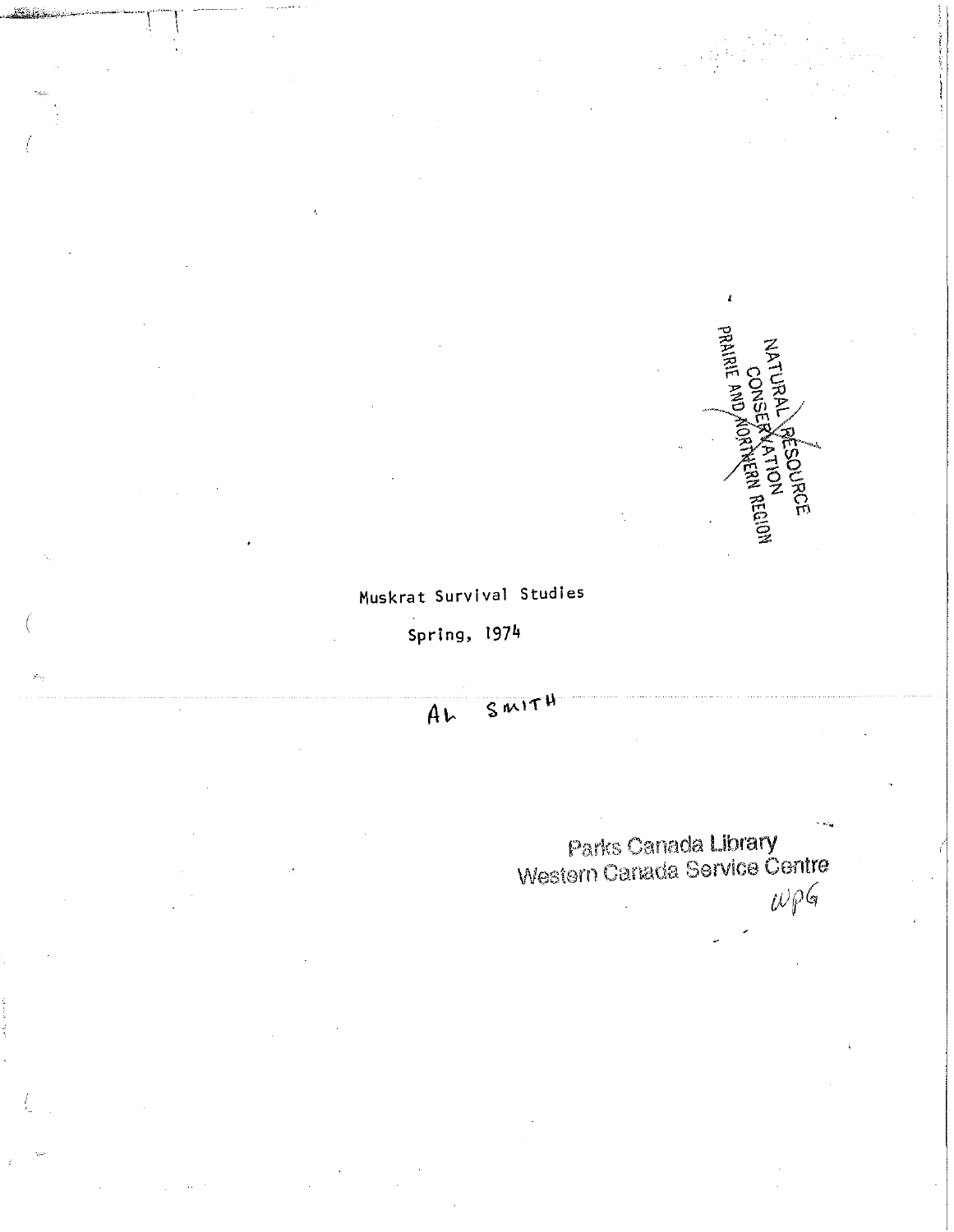### Introduction

In the fall of 1973 an aerial and ground count· of muskrat houses was conducted In the Peace•Athabasca Delta to determine the status of the muskrat population. It was assumed that all houses were active at this time. Wl:th the onset of winter, mortality of muskrats increases so dramatical Ty that by spring many houses are no longer occupied. Fuller (1951) summed up the situation: "Winter frosts seal the lakes and sloughs containing the choicest foods and may turn the shallow ones to solid blocks of ice, forcing eviction of the muskrats living in them."

In the spring of 1974 a ground survey was conducted in the Delta to determine muskrat survival as indicated by the proportion of houses that were sti 11 active. A second purpose of the survey was to determine the causes of mortality; this would necessitate the taking of certain measurements including snow, ice and water depths.

#### Methods

Nineteen of the 37 water bodies surveyed from the ground in the fall of 1973 were surveyed in the spring of 1974 (Figure 1.) As far as was practical the number of houses surveyed was a constant proportion (about 10%) of the number of houses present on the lake in the fall of 1973. Two crews of two men worked on the survey: 1 crew in Wood Buffalo National Park and another in the Alberta portion of the Delta and the Chipewyan Reserve.

The activity of houses was checked using a six foot aluminum rod, a 'rat spear'. This was thrust into the house until it was determined whether or not the muskrats were keeping a hole open in the ice. The size of each house was recorded. A hole was drilled in the ice about  $5'$  from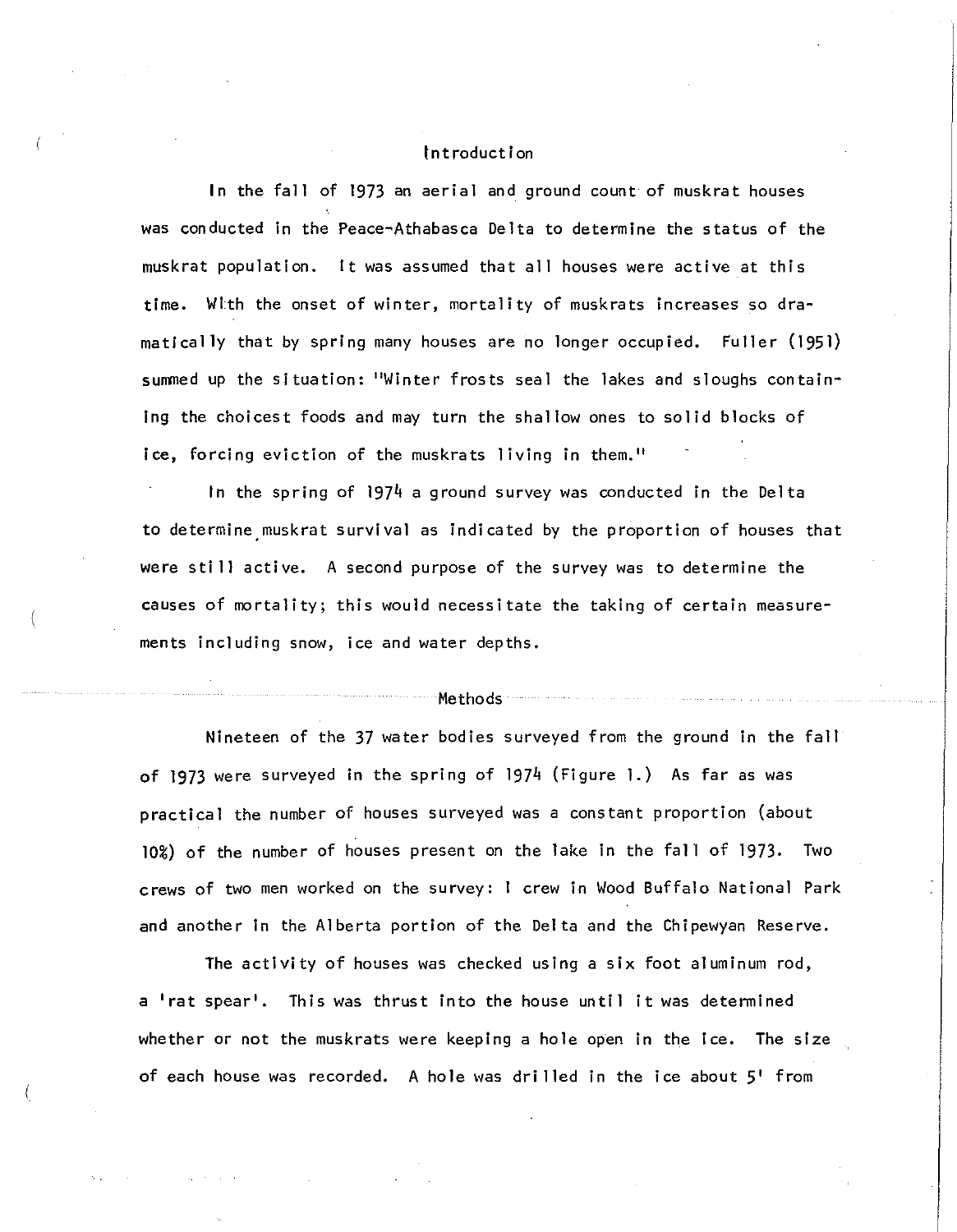the house by a power auger. The snow depth, ice thickness and water depth were measured to the nearest 0.1 foot using a calibrated pole. The pole had a foot on it which would catch on the bottom of the ice allowing easier measurement of ice thickness. All results were tabulated on a standard form.

2

The study was conducted from April 3 to April 14, 1974. Although temperatures for the month were  $\frac{1}{2}$  where slightly above average, (Table 1) no real thaw occurred until April 12 when temperatures remained above the freezing point for most of the day. This made travel difficult or impossible in much of the Delta and severely curtailed the accumulation of additional data.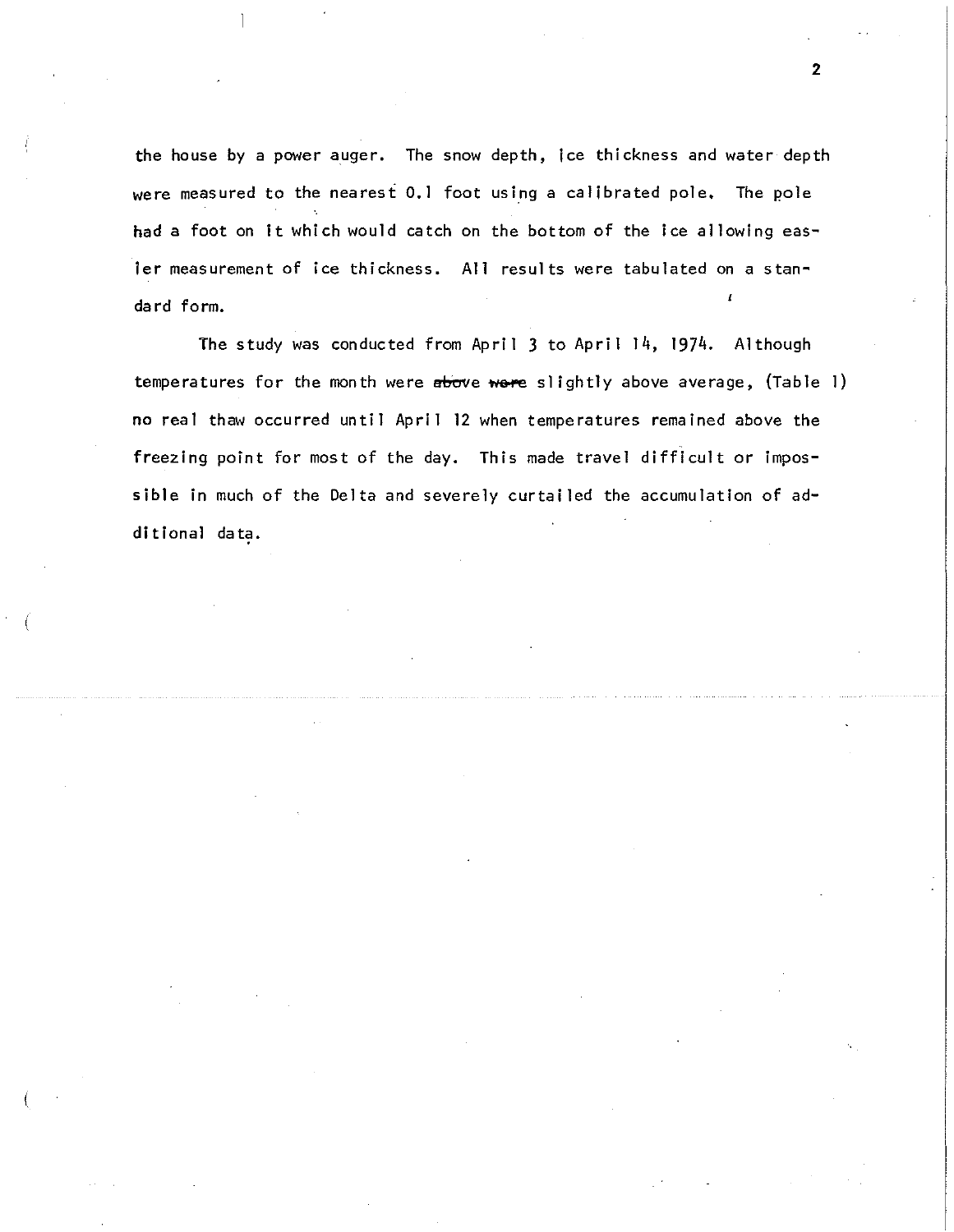|  | Table 1. Temperatures at Fort Chipewyan During Three Winters of Muskrat |  |  |  |  |
|--|-------------------------------------------------------------------------|--|--|--|--|
|  | Survival Studies and the Long-term Averages.                            |  |  |  |  |

|           | Month |           |                | Mean Temperature, <sup>O</sup> F |                          |  |
|-----------|-------|-----------|----------------|----------------------------------|--------------------------|--|
|           |       | $70 - 71$ | $71 - 72$<br>− | $73 - 74$<br>╒                   | Average<br>$(1962 - 72)$ |  |
|           | OCT.  | 33.2      | 36.4           | 35.9                             | 32.3                     |  |
|           | NOV.  | 9.1       | 11.7           | 5.0                              | 13.3                     |  |
|           | DEC.  | $-9.7$    | $-13.0$        | $-6.5$                           | $-1.6$                   |  |
|           | JAN.  | $-19.8$   | $-20.6$        | $-21.2$                          | $-12.2$                  |  |
|           | FEB.  | $-1.6$    | $-15.3$        | $-5.4$                           | $-6.8$                   |  |
|           | MAR.  | 11.9<br>٠ | 12.6           | $-1.3$                           | 3.0                      |  |
|           | APR.  | 33.6      | 23.6           | 18.9                             | 16,0                     |  |
|           |       |           |                |                                  | $\sim$                   |  |
| $\bullet$ |       |           |                |                                  |                          |  |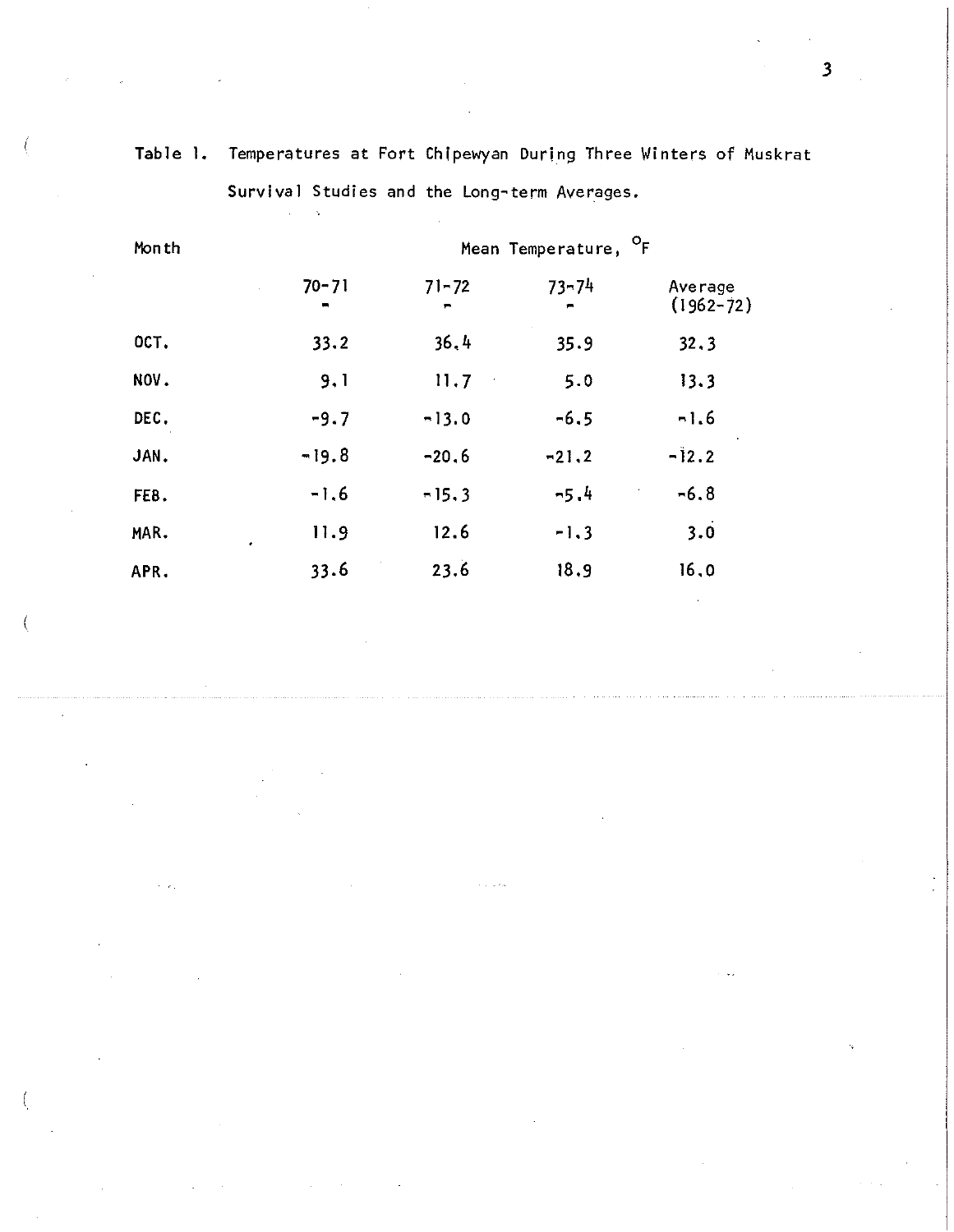Results and Discussion:

In comparison with two previous winters of muskrat survival studies on the Delta (Allison and Ambrock, 1973), survival over the winter of 1973-74 was rather high. In March 1971, 37 percent of 319 houses sampled were active, in March 1972, 51 percent of 557 houses were active, while In April 1974, 78 percent of 205 houses were active. 'The level of activity in 1974 varied from lake to lake (40 to 100 percent) and among jurisdictions (Table 2).

While part of the increase in house activity in 1974 over the two previous years of study could be due to the sampling of relatively more productive lakes in 1974, much of this increase can be attributed to more favourable environmental conditions in 1974. Two of the more striking environmental changes are discussed below; they are the relatively high water levels and the record snowfall on the Delta.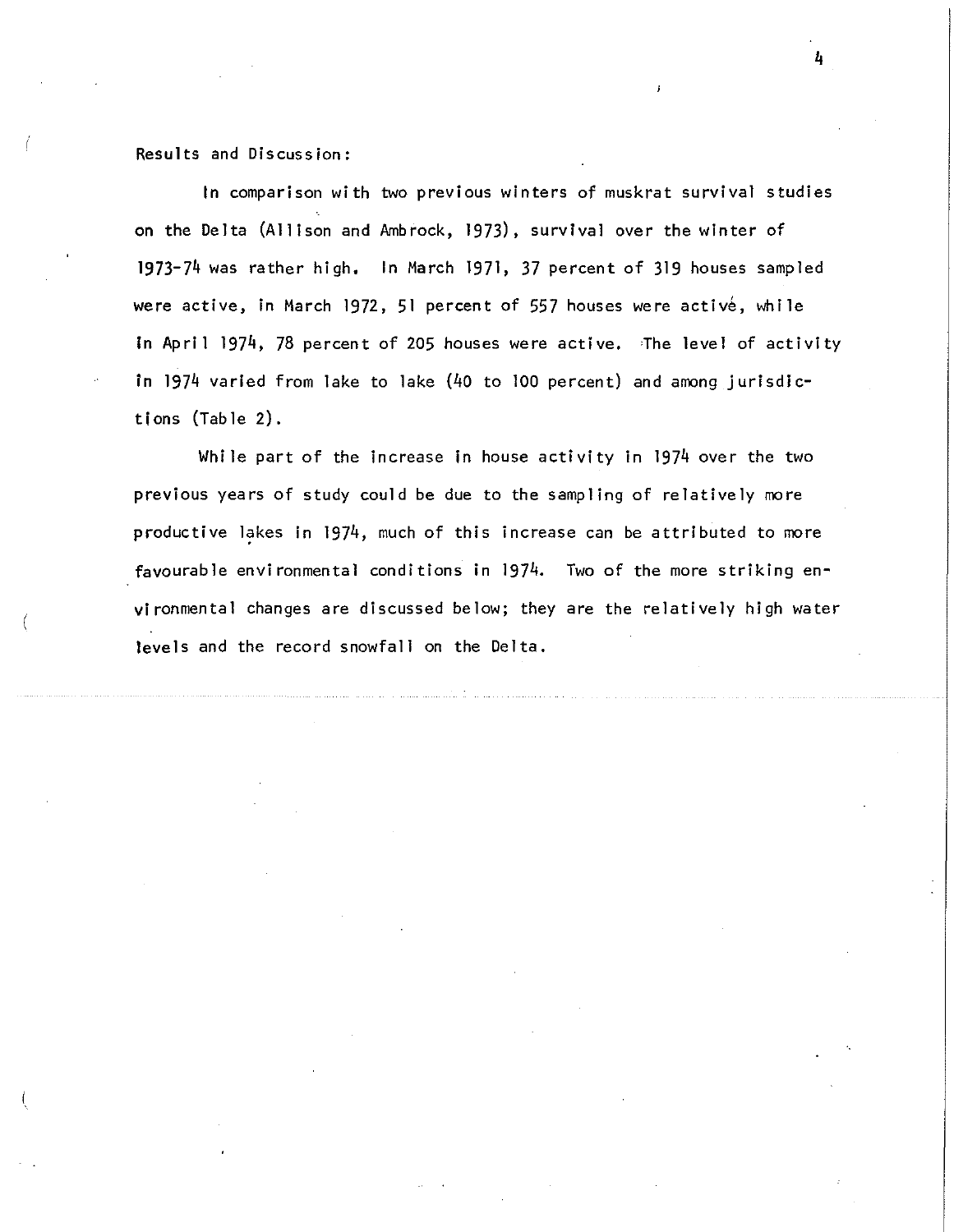# Table 2. Percent Activity of Houses by Governmental Jurisdiction. Confidence Limits at 95% Level,

|                               | Percent<br>Activity | Sample<br>Size |
|-------------------------------|---------------------|----------------|
| 1. Wood Buffalo National Park | $84.3 = .06$        | <b>¥34</b>     |
| 2. Alberta Portion of Delta   | $40.0 \pm .30$      | 10             |
| 3. Chipewyan Reserve          | $68.9 \pm .12$      | 61             |
| Total Delta                   | $77.6 = 0.06$       | 205            |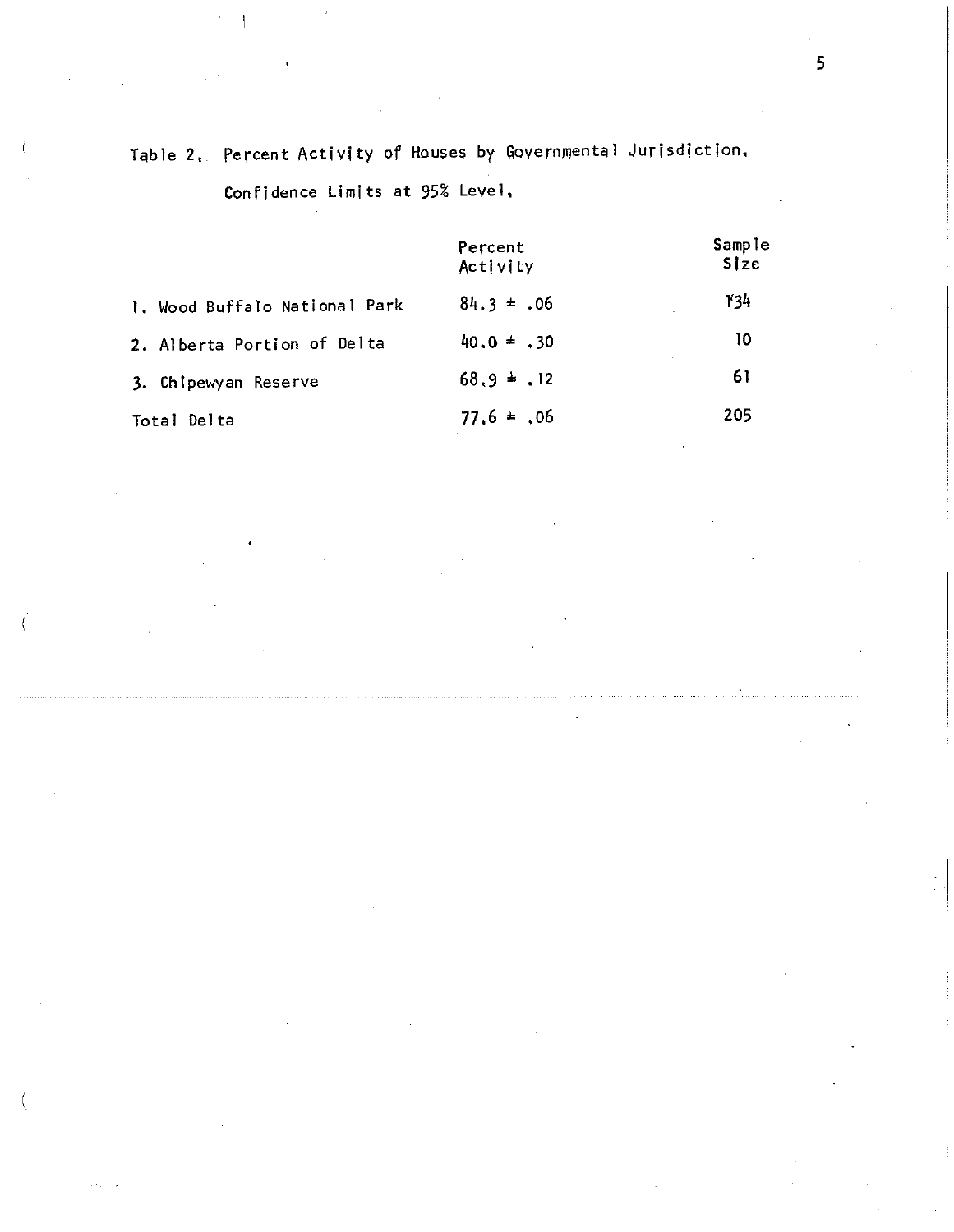### The Effect of Water Levels on House Activity

By the fall of 1973, water levels in the Peace-Athabasca Delta had returned to near normal or pre-Bennet Dam Levels, This followed a period of some five years (1968-1972) during which water levels were several feet below normal. If one compensates for a biological time lag, the fortunes of the muskrat population are strongly correlated with water levels (Table 3, Figure 2).

As was done in previous years of muskrat survival studies the relationship between total water depth and house activity was studied. House activity appears to increase with water depth (Table  $4$ , Figure 3), but because of small sample sizes in the shallower depth classes, this relationship could not be supported statistically by chi-square tests.

In comparison with the other two years, there was a much greater proportion of houses in the deeper depth classes in 1974 (Figure 3), There were no houses in water deeper than 3.0 feet in 1971 and none in water deeper than 4.0 feet in 1972, whereas many (51%) of the houses surveyed in 1974 were in water over 4.0 feet deep. Therefore, if survival is great-  $\cdot$ er in deeper water this could account for the relatively high survival in 1974.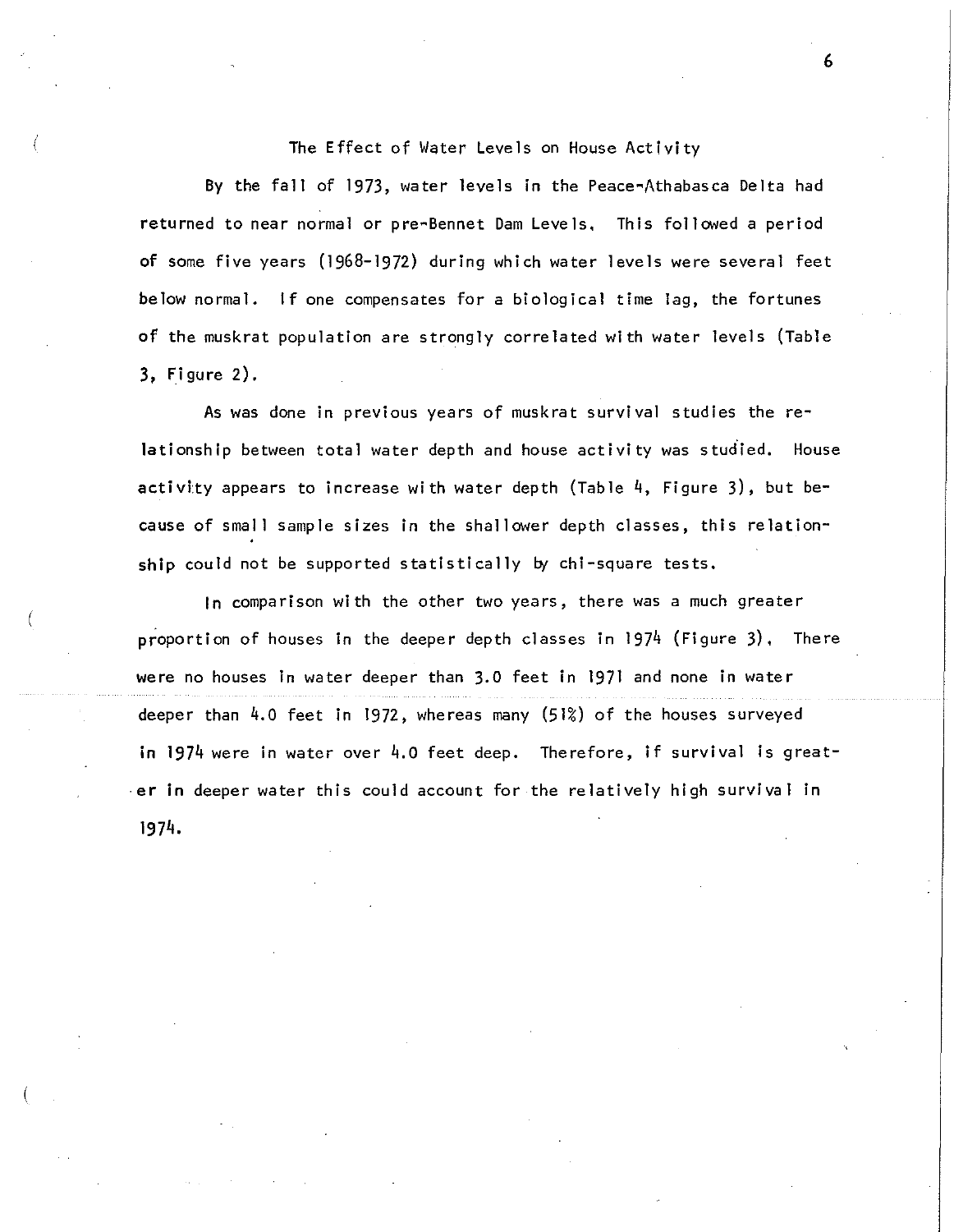|  |  | Table 3. *The Relationship between Water Levels and Muskrat Catches in |  |  |  |  |  |  |  |
|--|--|------------------------------------------------------------------------|--|--|--|--|--|--|--|
|--|--|------------------------------------------------------------------------|--|--|--|--|--|--|--|

| Year    | Fall Water Level on<br>Mamawi Lake (Ft. A.S.L.) | Muskrat Catch the<br>Winter Following |
|---------|-------------------------------------------------|---------------------------------------|
| 60      | 689                                             | 91,000<br>ı                           |
| 68      | 684                                             | 38,000                                |
| 69      | 685                                             | 32,000                                |
| 70      | 683                                             | 8,000                                 |
| 71      | 684                                             | 2,000                                 |
| 72      | .687                                            | 25,000                                |
| 73<br>٠ | 688                                             | 40,000                                |

the Peace-Athabasca Delta,

\* All data from the Technical Report of the Peace-Athabasca Delta Project except 1973 fall water levels and muskrat catches for 1972-73, 1973-74 which are preliminary estimates based on sales at the Hudson's Bay Store in Fort Chipewyan and Pelton's Store at Emberras.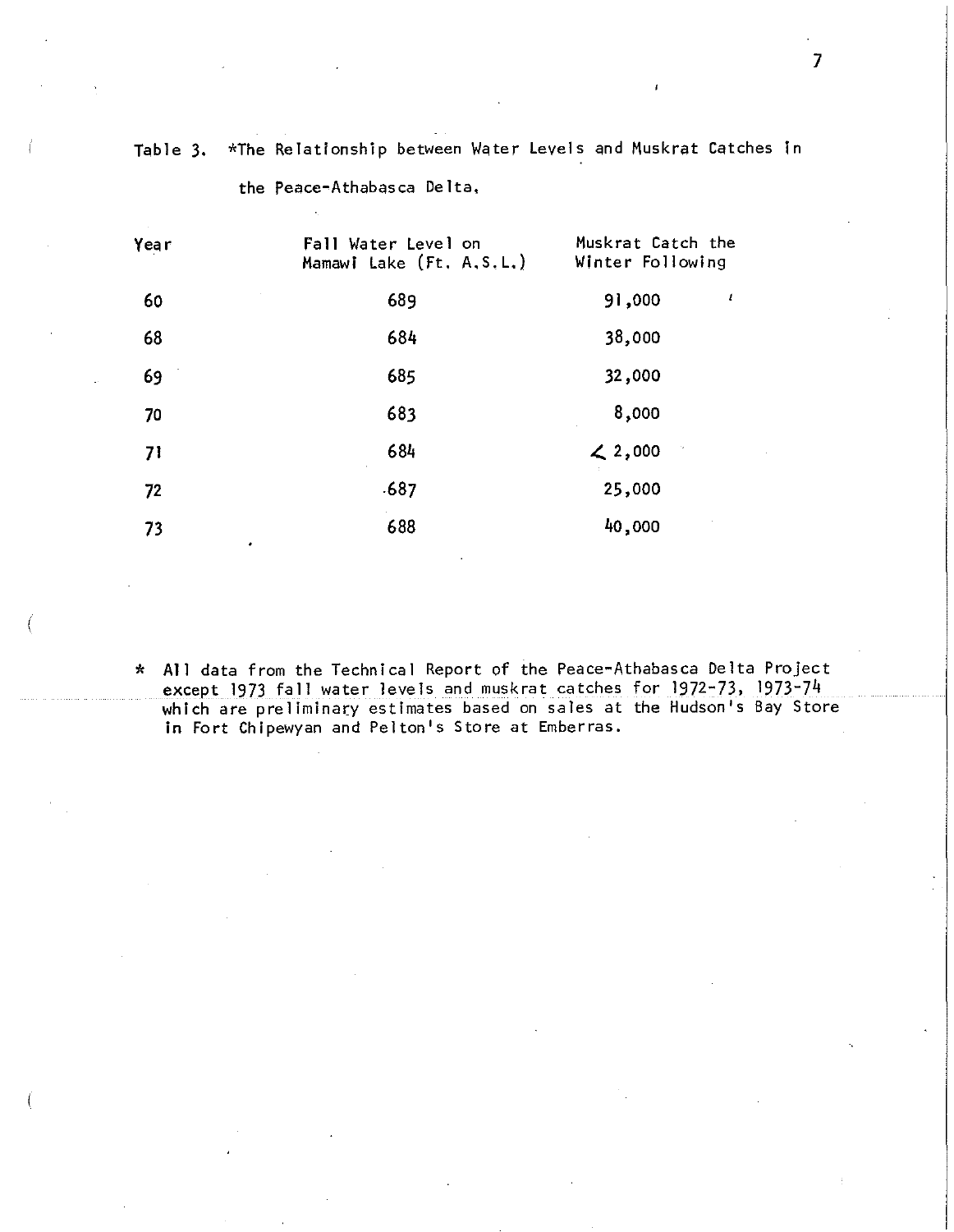

The Relationship Between Water Levels and Muskrat Catches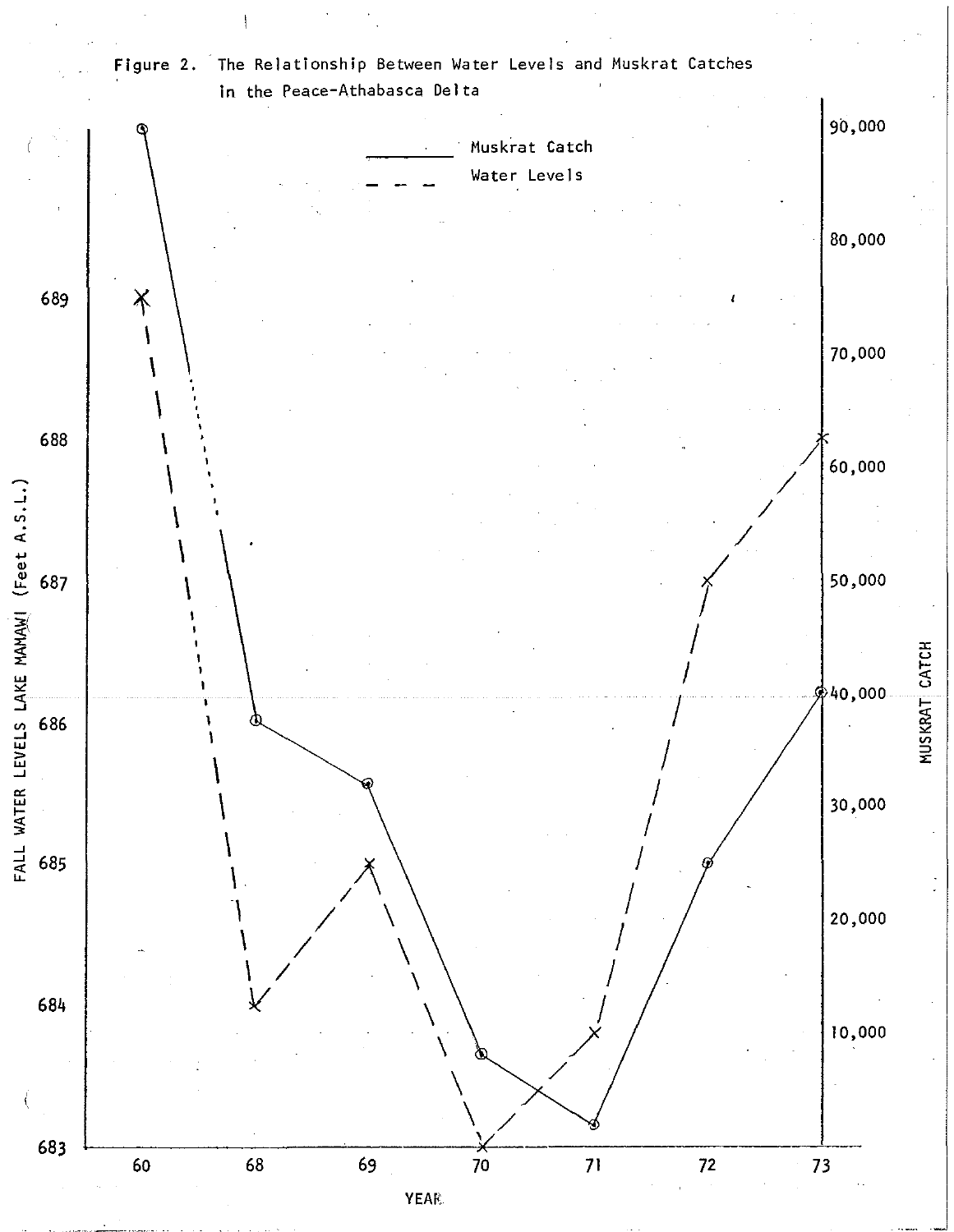| Depth<br>Class     | Percent<br>Activity | Sample<br>Size<br><b>All Corporation</b> |
|--------------------|---------------------|------------------------------------------|
| $0.0 - 1.0$        | 0                   | $\mathcal{L}$ $\mathcal{L}$              |
| $1.1 - 2.0$        | $50 + .31$          | 12 <sub>2</sub>                          |
| $2.1 - 3.0$        | $55 \pm .38$        | 9                                        |
| $3.1 - 4.0$        | $78 = .09$          | 69                                       |
| $4.1 - 5.0$        | $78 + .11$          | 55<br>$\pmb{\cdot}$                      |
| $5.1 - 6.0$        | $90 + .11$          | 32                                       |
| $6.1 +$<br>$\cdot$ | $83 + .18$          | 19                                       |

Table 4. Percentage of Houses Active at Various Total Water Depths, Confidence Limits at 95% Level.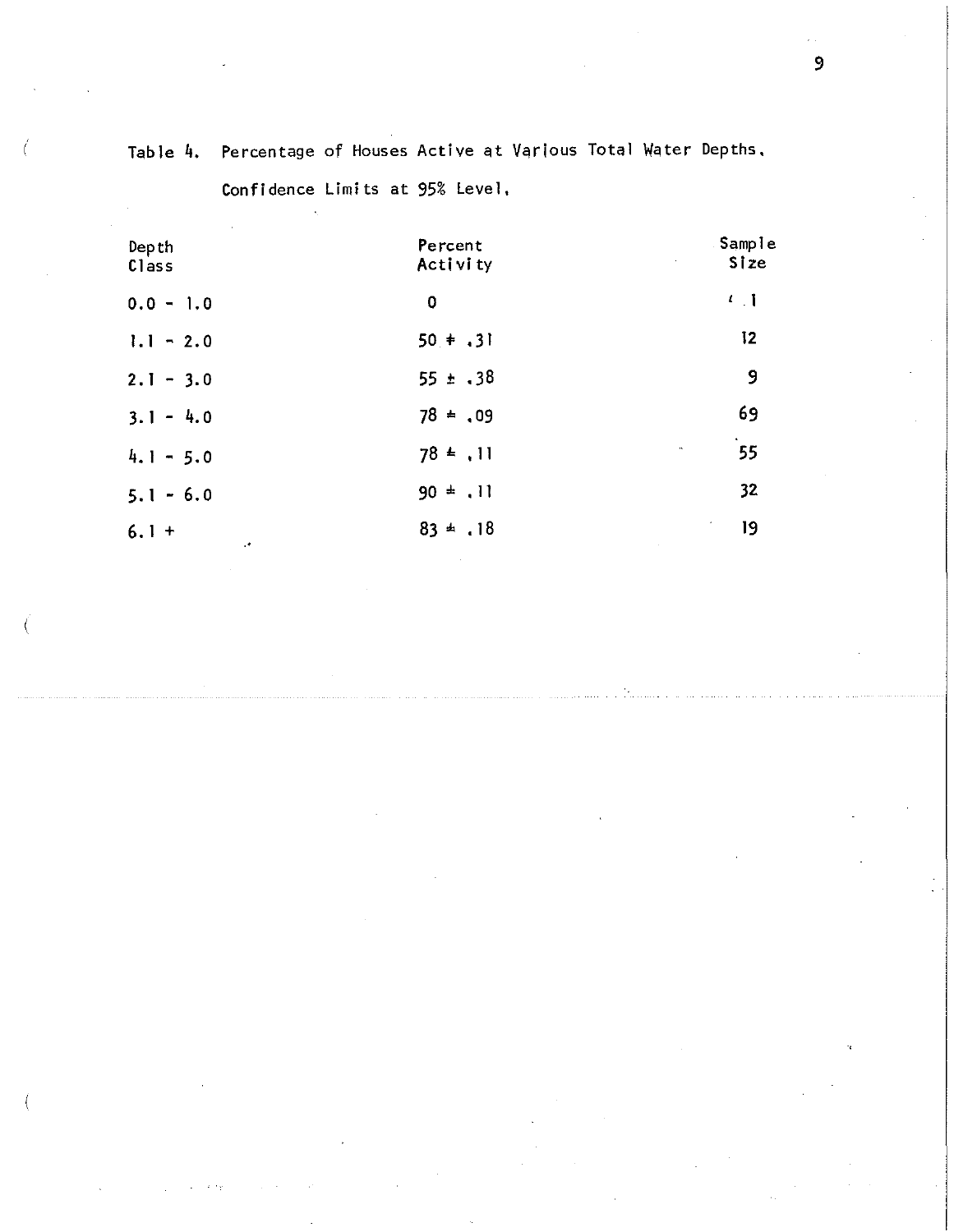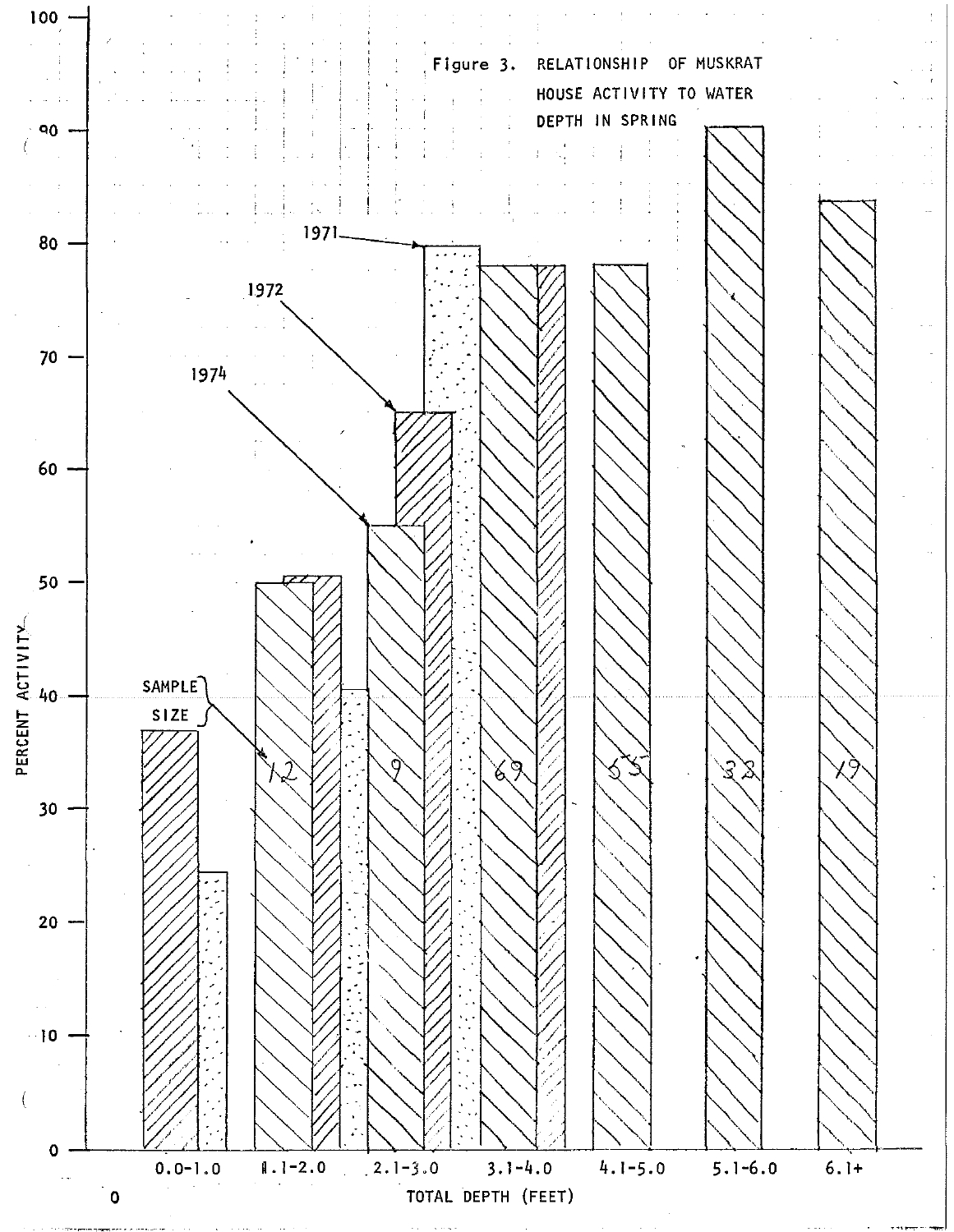### The Effect of Snow Depth on Ice Thickness and of

Ice Thickness on House Activity

(

The winter of 1973-74 was a record year for snowfall in Fort Chipewyan. Seventy-three inches fell that winter as compared to the average of  $49$  inches (Table 5). The high snowfall was probably partially responsible for the high percentage of house activity recorded. Fuller (1951) states: "If, however, frosts are light and snowfall heavy, even shallow lakes may be so well insulated that they do not freeze to the bottom and the muskrats may survive in them through most or all of the winter."

Because measurements were taken during the spring thaw there was no significant correlation between snow depth and ice thickness in 1974. However, measurements taken in March, 1971 reveal a significant correlation between snow depth and ice thickness ( $r = -0.52$ ,  $p \le 0.01$ ). Therefore it is assumed the effect of snow depth on ice thickness would be the same in 1974 unless some sudden change in the physical properties of snow has taken place since 1971!

Increased snow depth should then have an indirect effect on muskrat survival by decreasing ice depth which would in turn allow the species greater access to food. On the basis of the rather small number of years of study there appears to be a correlation between snow depth and house activity (Table 6, Figure 4).

Allison and Ambrock (1973) found no significant correlation between ice and water ratio and activity  $(x^2, p 0.05)$ . In contrast,  $\frac{1}{2}$  found a significant correlation  $(x^2; p \ 0.05)$  between the two. The average ice and water depths for active and inactive houses is shown in Table 7,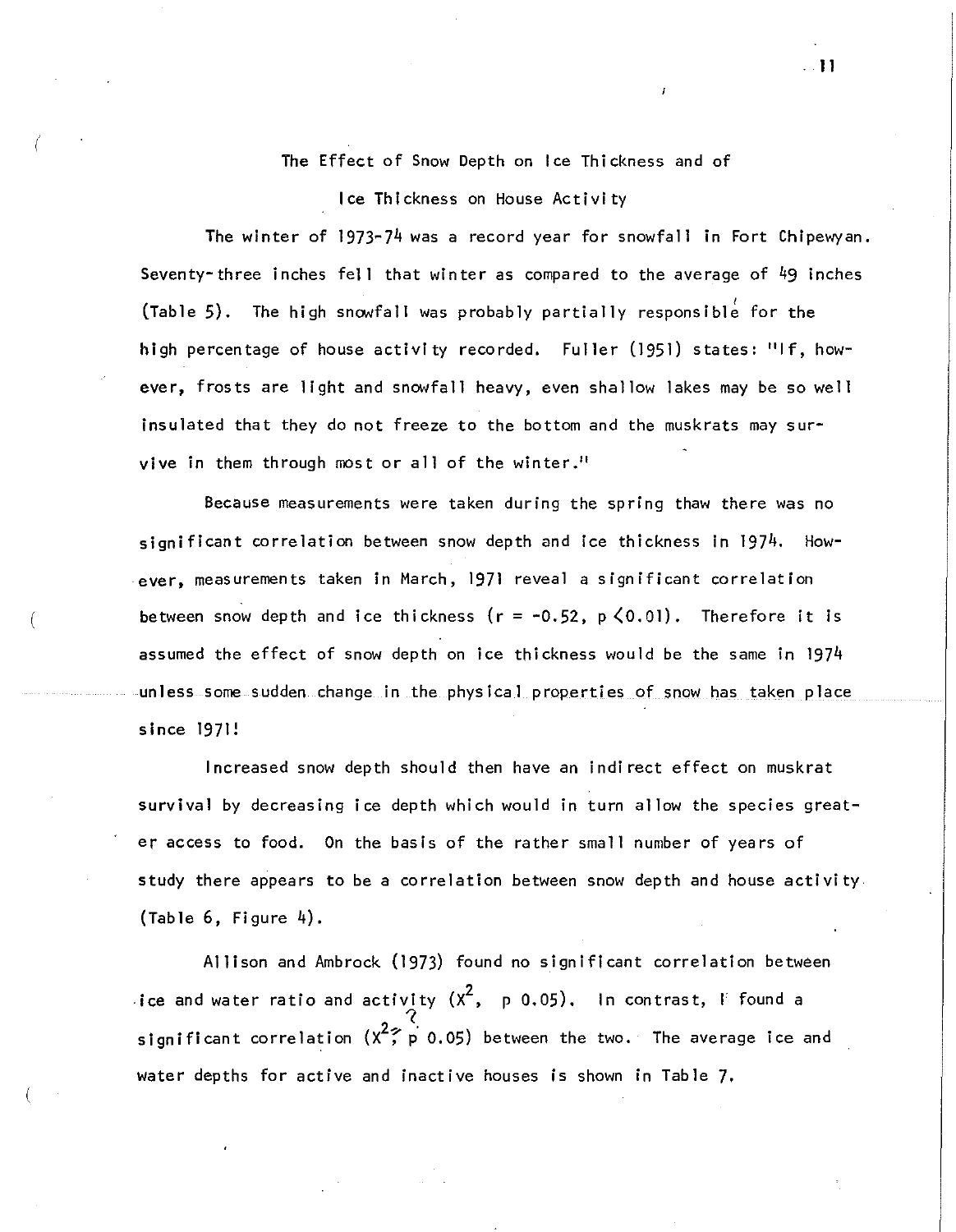| Month           |           |           | Cumulative Snowfall, inches |                          |
|-----------------|-----------|-----------|-----------------------------|--------------------------|
| $\epsilon$      | $70 - 71$ | $71 - 72$ | $73 - 74$                   | Average<br>$(1962 - 72)$ |
| OCT.            | 1.9       | 6.5       | 3.2                         | 5.9                      |
| NOV.            | 10.1      | 11.5      | 15,7                        | 15.3                     |
| DEC.            | 17.1      | 23.2      | 27.4                        | 24.0                     |
| JAN.            | 27.5      | 32.4      | 40,7                        | 31.6                     |
| FEB,            | 39.5      | 35.0      | 55.8                        | 38.0                     |
| MAR.<br>$\cdot$ | 45.0      | 39.2      | 66.6                        | 44.4                     |
| APR.            | 48.5      | 43.4      | 73.7                        | 49.3                     |

Cumulative Snowfall at Fort Chipewyan During Three Winters of Table 5. Muskrat Survival Studies and the Long-term Averages,

> Parks Canada Library<br>Western Canada Service Centre  $w\rho G$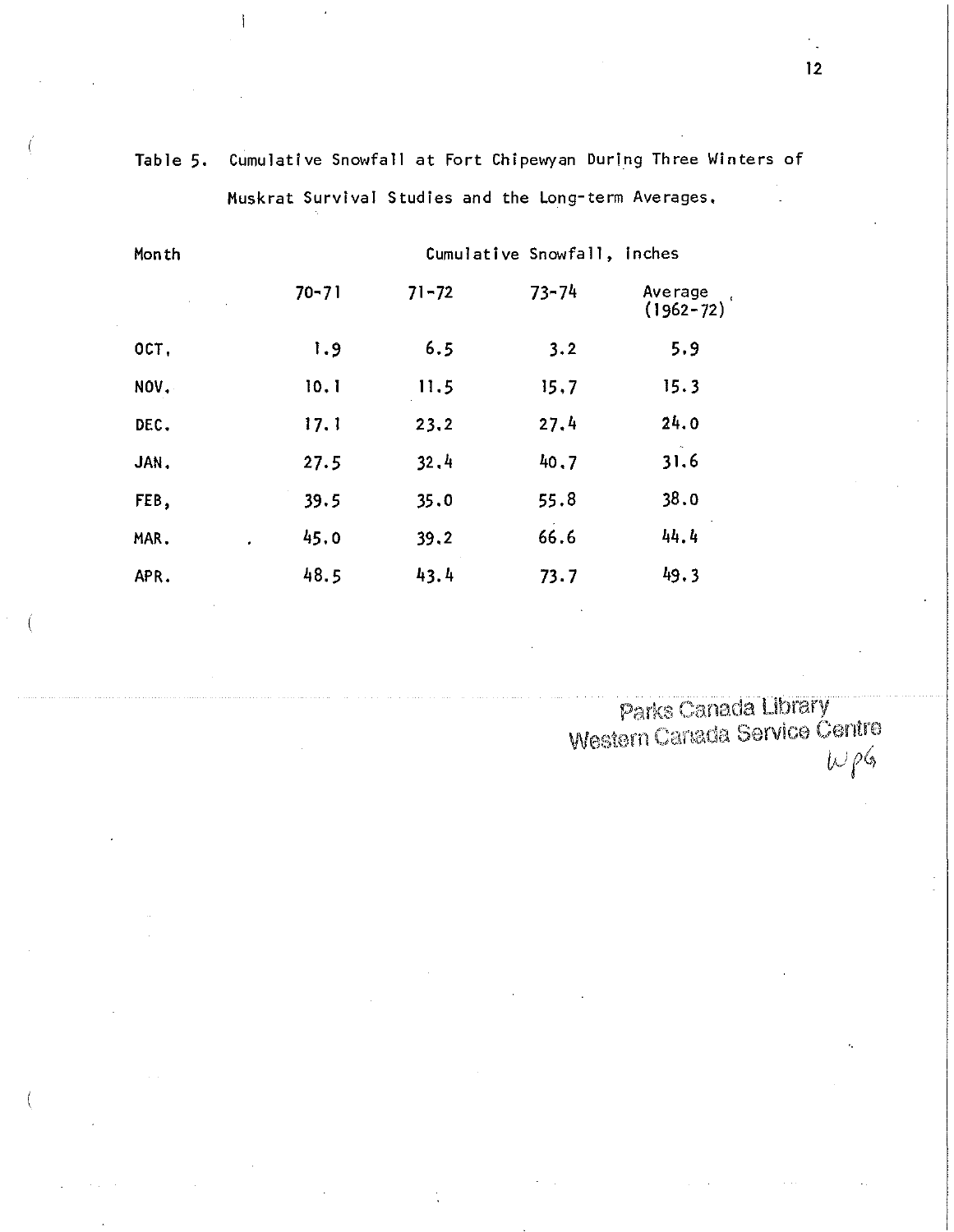In summary it can be inferred that the record snowfall was partially responsible for the high rate of house activity by reducing ice thicknesses thereby relieving environmental stresses on the muskrats.

 $\pmb{\ell}$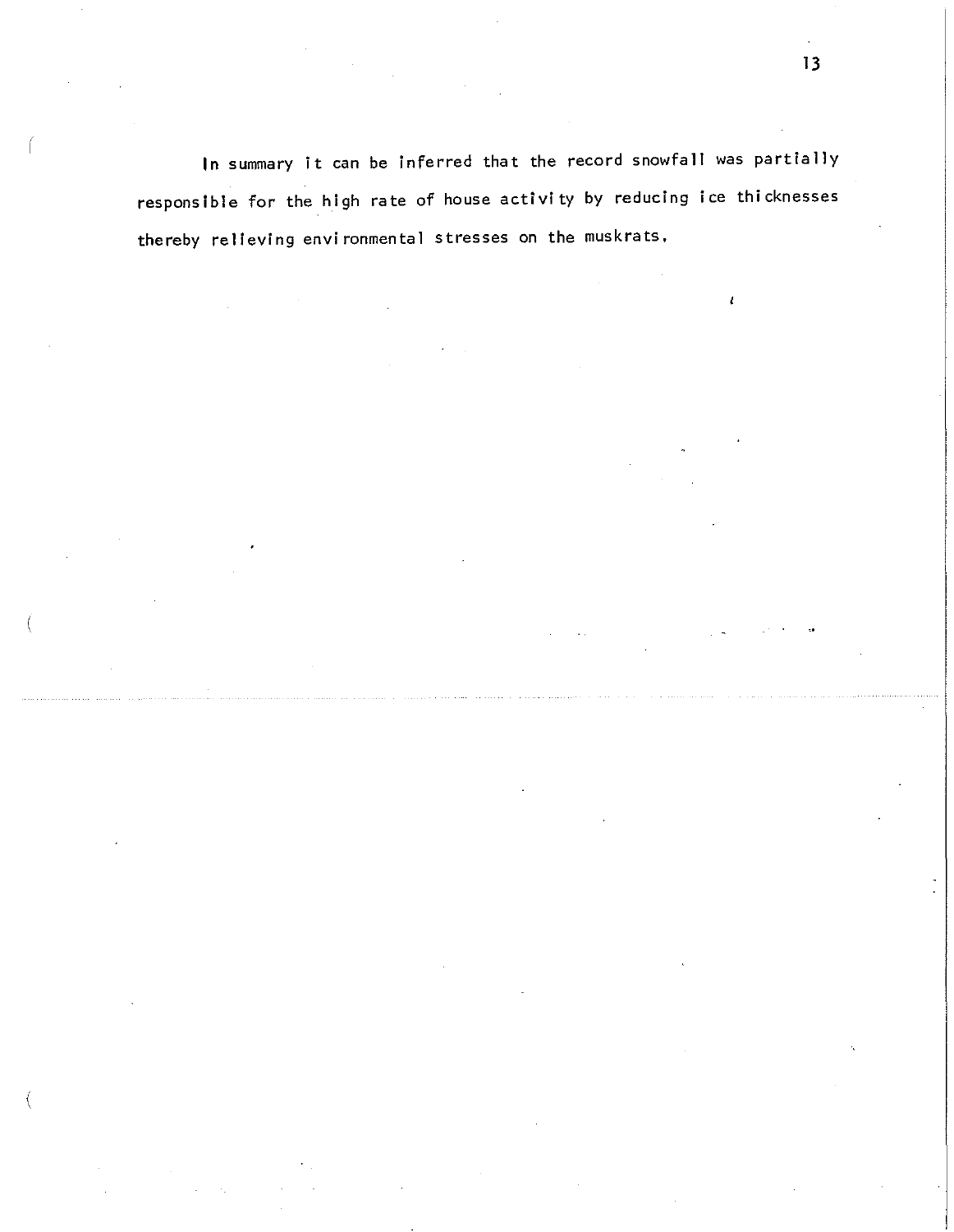| Mon th                     | Ground Snow Depth |            |               |
|----------------------------|-------------------|------------|---------------|
|                            | $70 - 71$         | $71 - 72$  | $73 - 74$     |
| OCT.                       | l                 | 3          | <b>TRACE</b>  |
| NOV.                       | 5                 | 13         | 9             |
| DEC.                       | $\mathbf{1}$      | 14         | 19            |
| JAN.                       | 21                | 23         | $\frac{3}{2}$ |
| FEB.                       | 29                | 31         | 43            |
| MAR.                       | 32                | 34         | 34            |
| APR.                       | NIL.              | <b>NIL</b> | <b>NIL</b>    |
| AVERAGE (OCT-MAR)          | 17                | 20         | 23            |
| PERCENT ACTIVITY OF HOUSES | 37                | 51         | 78            |

Table 6. Ground Snowfall and House Activity at Fort Chipewyan During Three Winters of Muskrat Survival Studies

 $\epsilon$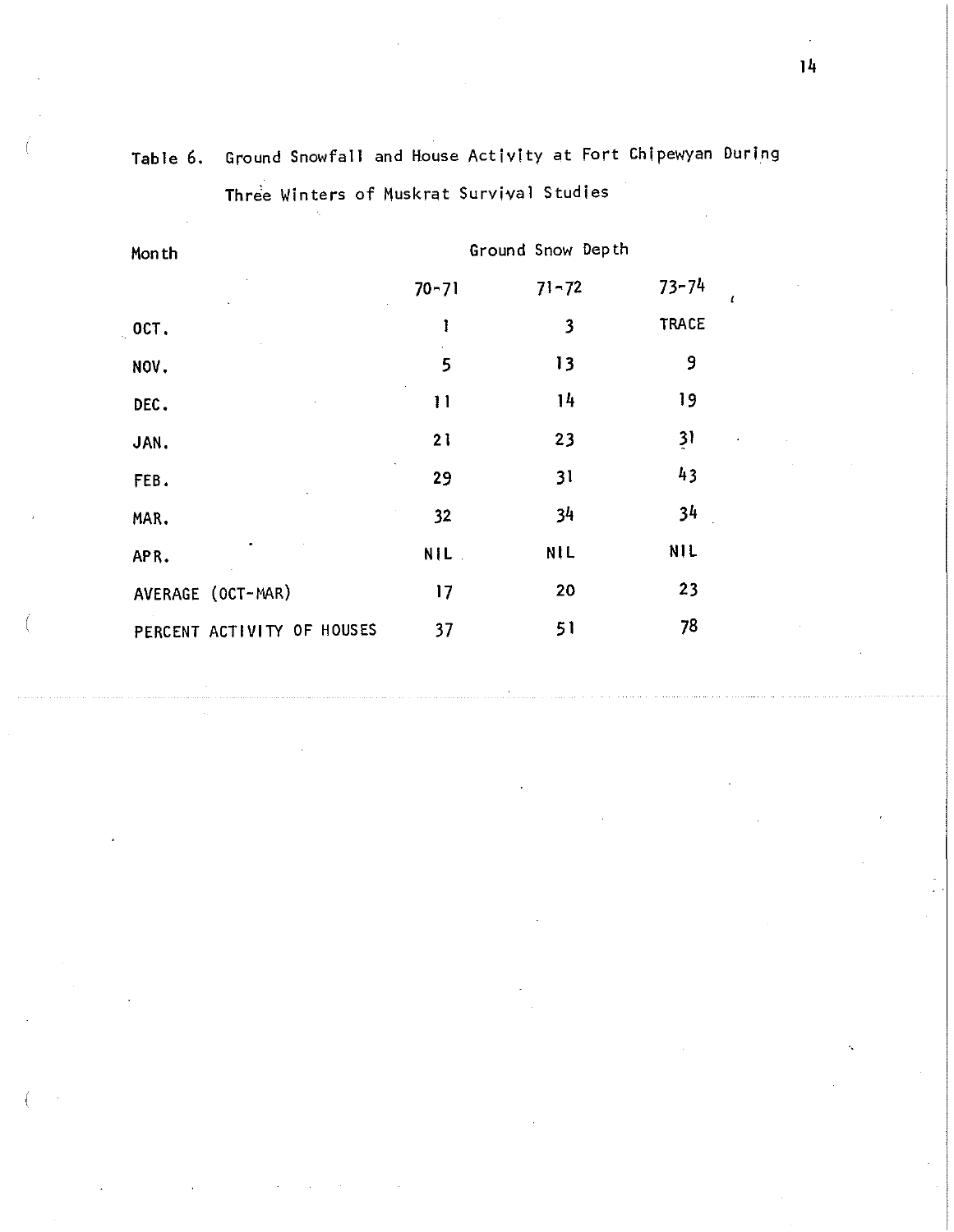|                    | The Relationship of Snow Depth<br>Figure 4.<br>to House Activity |    |
|--------------------|------------------------------------------------------------------|----|
|                    |                                                                  |    |
|                    |                                                                  |    |
| 75                 |                                                                  |    |
|                    |                                                                  |    |
|                    |                                                                  |    |
|                    |                                                                  |    |
| 50                 | $\odot$                                                          |    |
|                    |                                                                  |    |
| Houses<br>t.<br>O  |                                                                  |    |
|                    |                                                                  |    |
| Act $\overline{t}$ |                                                                  |    |
|                    |                                                                  |    |
|                    |                                                                  |    |
|                    |                                                                  |    |
|                    |                                                                  |    |
|                    |                                                                  |    |
|                    | $\bullet$<br>${\bf 20}$<br>$\bf 10$<br>15<br>5<br>0              | 25 |
|                    | Average Ground Snow Depth Oct-Mar<br>Inches                      |    |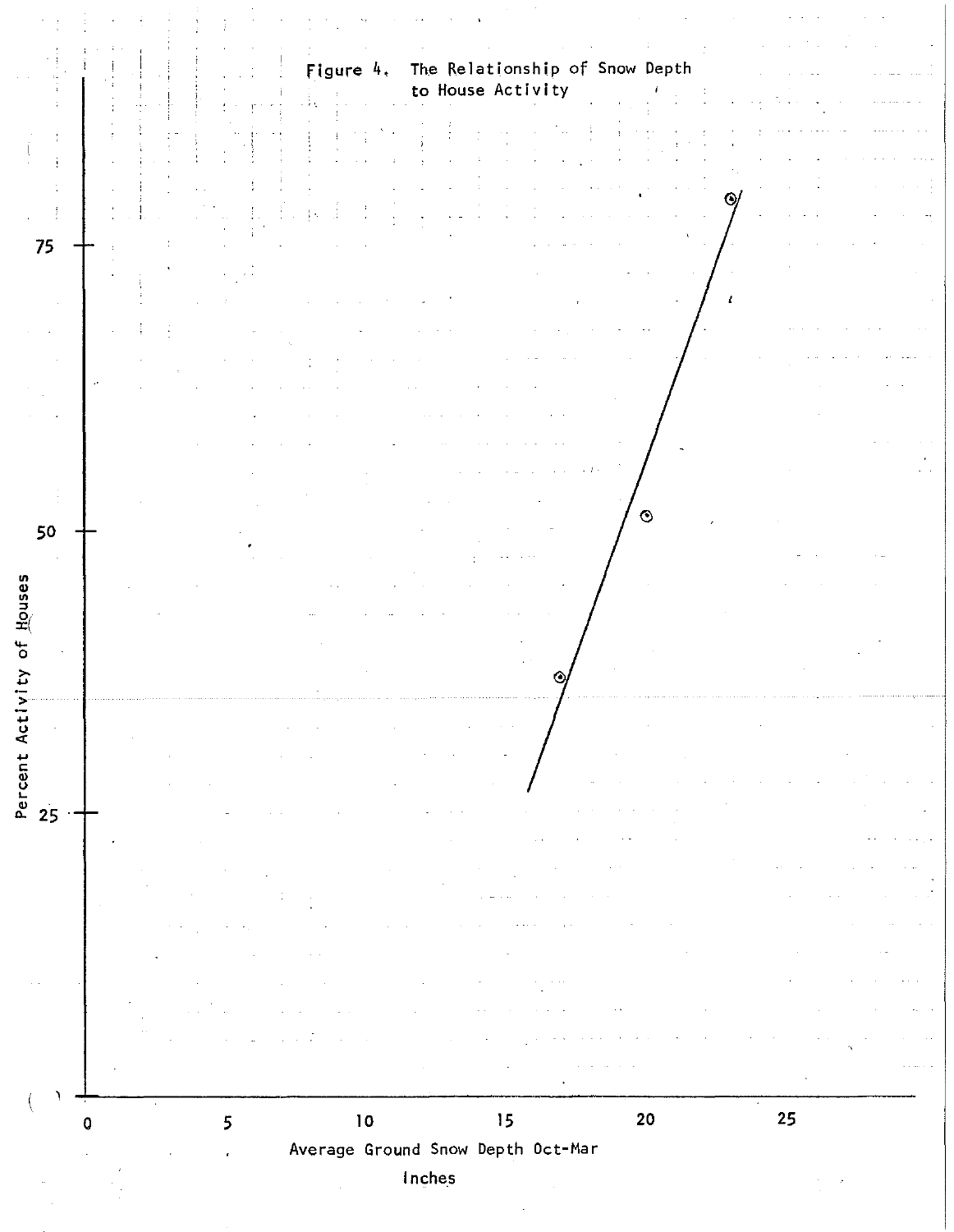Table 7. Average Ice and Water Depths for Active and Inactive Houses, Peace-Athabasca Delta,

April, 1974

DEPTHS IN FEET

|          | l ce | Water | lce and Water | Ice-Water Ratio                                                       |
|----------|------|-------|---------------|-----------------------------------------------------------------------|
| Active   | 2.24 | 2.18  | 4.42          | $*\left\{\begin{aligned} 1.03:1.00 \\ 1.98:1.00 \end{aligned}\right.$ |
| Inactive | 2.87 | 1.44  | 4.31          |                                                                       |
| Average  | 2.37 | 2,02  | 4.39          | 1.17:1.00                                                             |

\* Significant difference  $(x^2, p = 0.05)$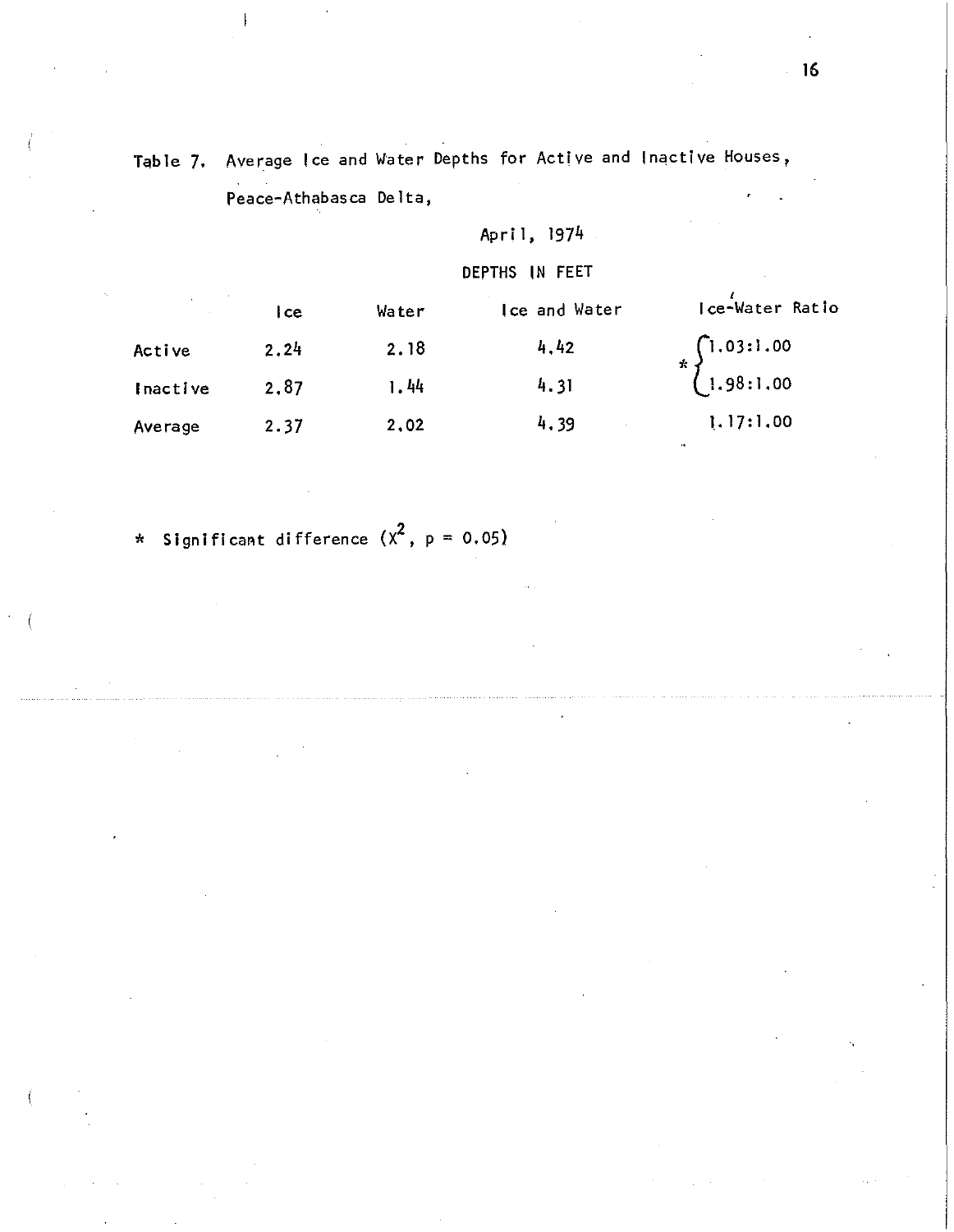### Summary and Conclusions

On the basis of a sample of 205 houses, muskrat survival over the winter of 1973-74 was rather high (78%) when compared with the winters of 1970-71 and 1971-72 when survival rates were 37 and 51 percent respectively. The chief cause of this "high" survival was the fall water level', which was about normal for the Delta under natural conditions but high for the area under conditions modified by the Bennet Dam. Under natural conditions survival may have averaged 60-70 percent, This might have been the case In the winter of 1973-74 but the record snowfall of 74 inches probably increased survival somewhat by preventing the formation of thick ice, Deep water may be of no value in survival if there is little snowfall to prevent "freeze-outs."